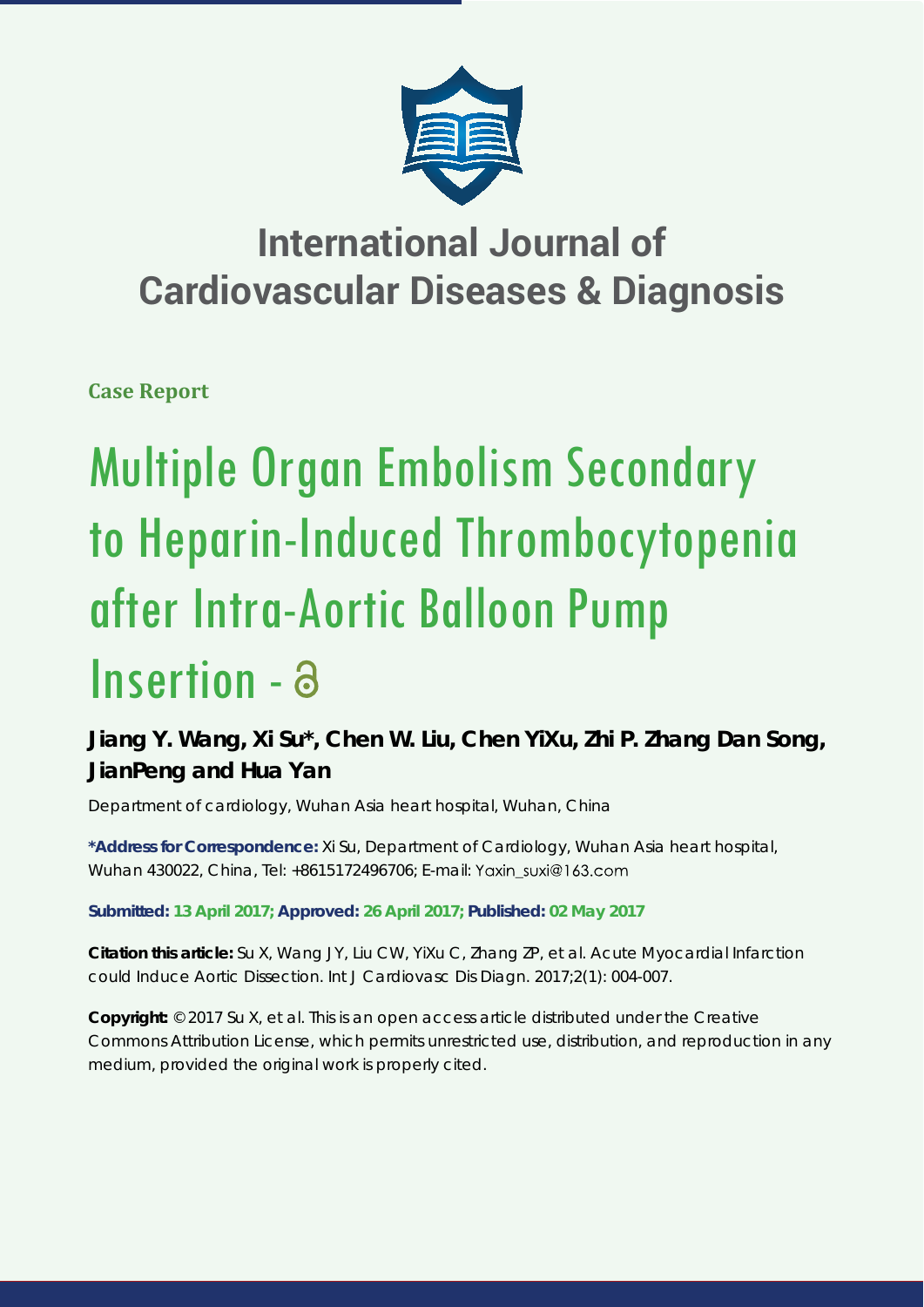#### **ABSTRACT**

 Heparin-Induced Thrombocytopenia (HIT) is a highly prothrombotic disorder mediated by strong platelet-activating antibodies against multi molecular complexes of platelet factor4 and heparin, leading to consumptive thrombocytopenia and potentially devastating thromboembolic complications. Three alternative anticoagulants have been approved for the treatment of HIT: lepirudin, argatroban, and danaparoidsodium. We present a case of multiple organ embolism secondary to heparin-induced thrombocytopenia after IABP insertion in a cardiac shock secondary to acute myocardial infarction and our first experience with the use of a novel oral anticoagulant, rivaroxaban, to treat a case of HIT-associated thrombosis after IABP insertion.

**Key words:** Multiple organ embolism; Heparin-induced thrombocytopenia; Intra-aortic balloon pump; Rivaroxaban

#### **CASE REPORT**

A 48-year-old man presented to the emergency department of Wuhan Asia Heart Hospital with a recent onset of chest pain within a week. Electrocardiography performed on arrival revealed anterior Q-wave. The initial troponin I concentration was16.398ng/mL (reference range, 0-0.04 ng/mL) and a platelet count of 225,000 cells/ mm3 (reference range, 100,000 to 300,000 cells /mm3). While the patient experienced extreme chest pain at the time of hospitalization. At the time his heart rate132 beats/min, blood pressure 70/50mmHg, there was not a thoracoabdominal bruit. Because the patient's hemodynamic status continued to worsen, an IABP was inserted immediately, antithrombotic strategies: aspirin, ticagrelor, and unfractionated heparin (Load 2000 u, 14 u/min, maintain APTT60- 80 seconds, until the IABP is removed). The ten minutes after IABP insertion, the patients' heart rate and blood pressure back to normal and patients with chest pain symptoms disappear. Due to the patient and family to refuse emergency percutaneous coronary intervention, so we mainly through enhancing drugs control symptoms of myocardial ischemia. After an uneventful hospital stay, the patient was discharged home on IABP insertion day 7 with a platelet count of 220,000 cells/mm3.

On IABP insertion day 8, the patient came to the emergency department with reports of dyspnea and chest pain and flank abdominal pain and slurred speech and right lower limb claudication. The platelet count on readmission, 5 days after the last heparin exposure, was 78,000 cells/mm3, and it continued to decrease to a nadir of 26,000 cells/mm3 on IABP placement day 10. Anti–platelet factor4–heparin antibodies were tested by a rapid lateral-flow immunoassay (STic EXPERT HIT; DiagnosticaStago SAS,Asni\_eres, France), which yielded a strongly positive result, and the diagnosis of HIT was highly suspected. Abdominal computed tomography (ct) scan revealed the liver, kidney and spleen of infarct (Figure 1A-D). Head computed tomography (ct) scan revealed a multiple lacunar infarction (Figure 2A, B). Cerebrovascular computed tomography angiography revealed nonobstructive disease and no thrombosis (Figure 3). Coronary artery computed tomography angiography revealed the critical stenosis of the mid-LAD and the occlusion of middle of the mid-RCA (Figure 4 A-D). Bilateral lower extremity arteries computed tomography angiography revealed nonobstructive disease and no thrombosisin left lower limb arteries and the critical stenosis of the right plantar artery (Figure 5), and the corresponding distal toes ischemic gangrene (Figure 5). In view of the lack of argatroban availability in the hospital and the surrounding facilities, the patient was started on rivaroxaban at the dosage of 15 mg twice



**Figure 1a-d:** A to D, Abdominal computed tomography (ct) scan revealed the liver, kidney and spleen of infarct (red arrow).



**Figure 2a,b:** A to B, Head computed tomography (ct) scan revealed a multiple lacunar infarction (red arrow).

daily then 20 mg daily. He had agradual recovery and was finally discharged home with a platelet count of 150,000 cells/mm3.The platelet count reached 208,000 cells/mm3, and no serious bleeding complications had been noted by then. In the end, the patients discharged smoothly.

The case is one of multiple organ embolism secondary to heparininduced thrombocytopenia after IABP insertion in a cardiac shock secondary to acute myocardial infarction. The diagnosis of HIT in this population remains a difficult one for several reasons. First,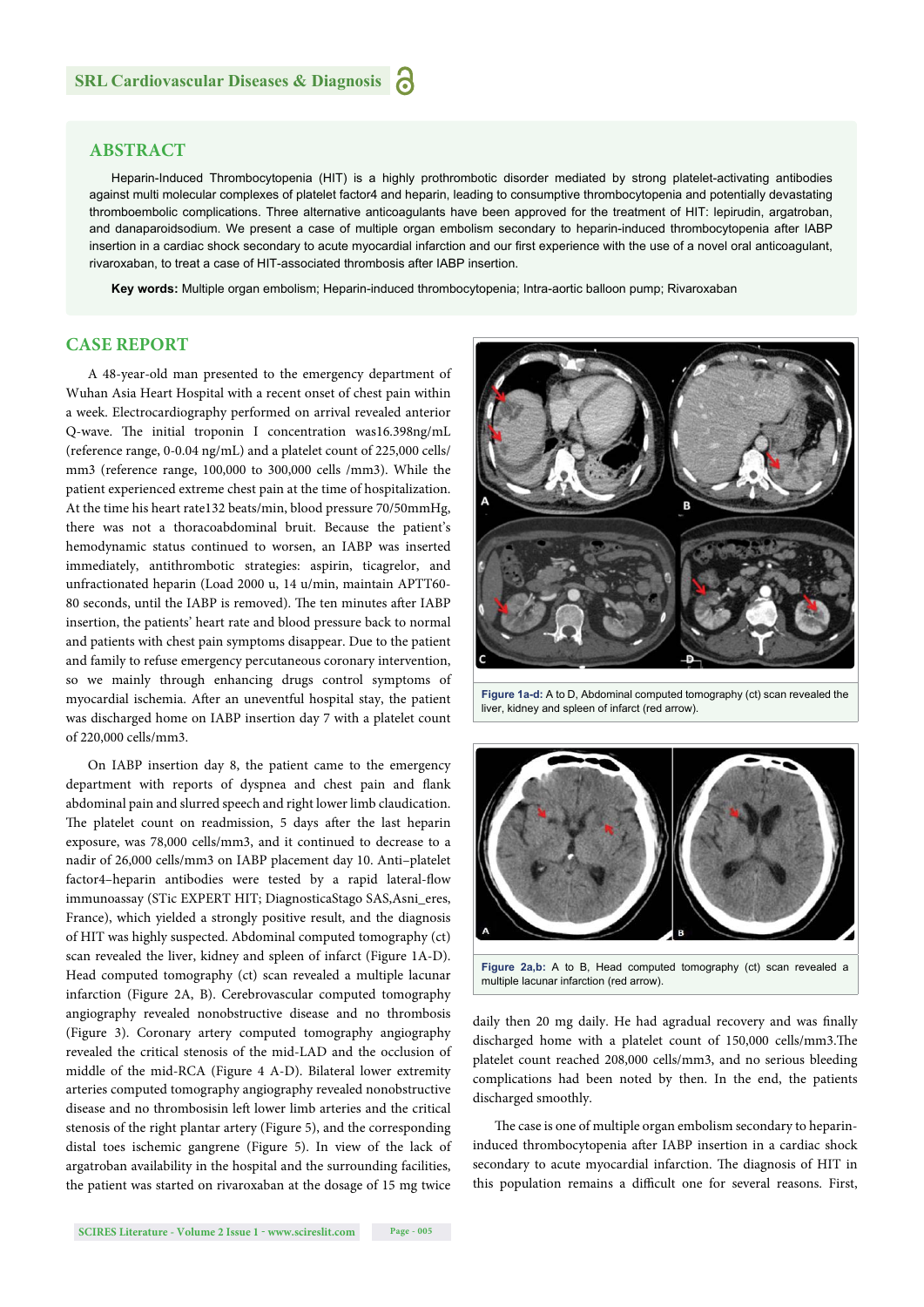#### **SRL Cardiovascular Diseases & Diagnosis**





**Figure 4a-d:** A to D, Coronary artery computed tomography angiography revealed the critical stenosis of the mid-LAD and the occlusion of middle of the mid- RCA (red arrow).

thrombocytopenia is a common adverse effect of the IABP and a major decrease in platelet count by 30% to 50% occurs universally during the first 3 days after the IABP insertion and can persist beyond the first 9 days  $[1-2]$ . In addition, as many as 25% to 70% of patients have development of anti–platelet factor 4-heparin antibodies during the first 10 days after among patients who received heparin, but only a minority of these patients have development of clinically evident HIT [3]. Unfortunately, we had no access to washed-platelet functional assays, such as the carbon 14-labeled serotonin release assay; nevertheless, our patient had a high pretest probability for HIT (a score of 7 according to the 4Ts scoring system3) [4], along with a positive antibody test result, and so we decided to initiate alternative nonheparin anticoagulation because delays in treatment are associated with an initial 5% to 10% daily risk of thrombosis, amputation, or death. Currently approved parenteral direct thrombin inhibitors were not available at that time in our institution, however, and we therefore resorted to using rivaroxabanin the management of our patient, consistent with the previously reported [5].

Rivaroxaban is an oral, direct factor X inhibitor that has shown efficacy in the treatment of venous and arterial thromboembolism. The key advantages of its use for the treatment of HIT include ease of administration, absence of a need for laboratory monitoring, longer half-life and lower cost relative to parenteral agents. Moreover, it obviates the need for a warfarin–direct thrombin inhibitor overlap period and thus is expected to reduce the length of hospitalization [6]. After initiation of rivaroxaban treatment, careful attention is necessary, not only to bleeding but also to potential worsening of thrombocytopenia, because there have been rare reports of thrombocytopenia with novel oral anticoagulant use [7].

#### **DECLARATIONS**

#### **Authors' contributions**

Jiang-you wang and xi su analyzed and interpreted patient data. Jiang-you wang and xi su wrote the article and both authors read and approved the final manuscript.

#### **CONSENT**

Written informed consent was obtained from the patient for publication of this case report and accompanying images. A copy of the written consent is available for review by the Editor-in-Chief of this journal.